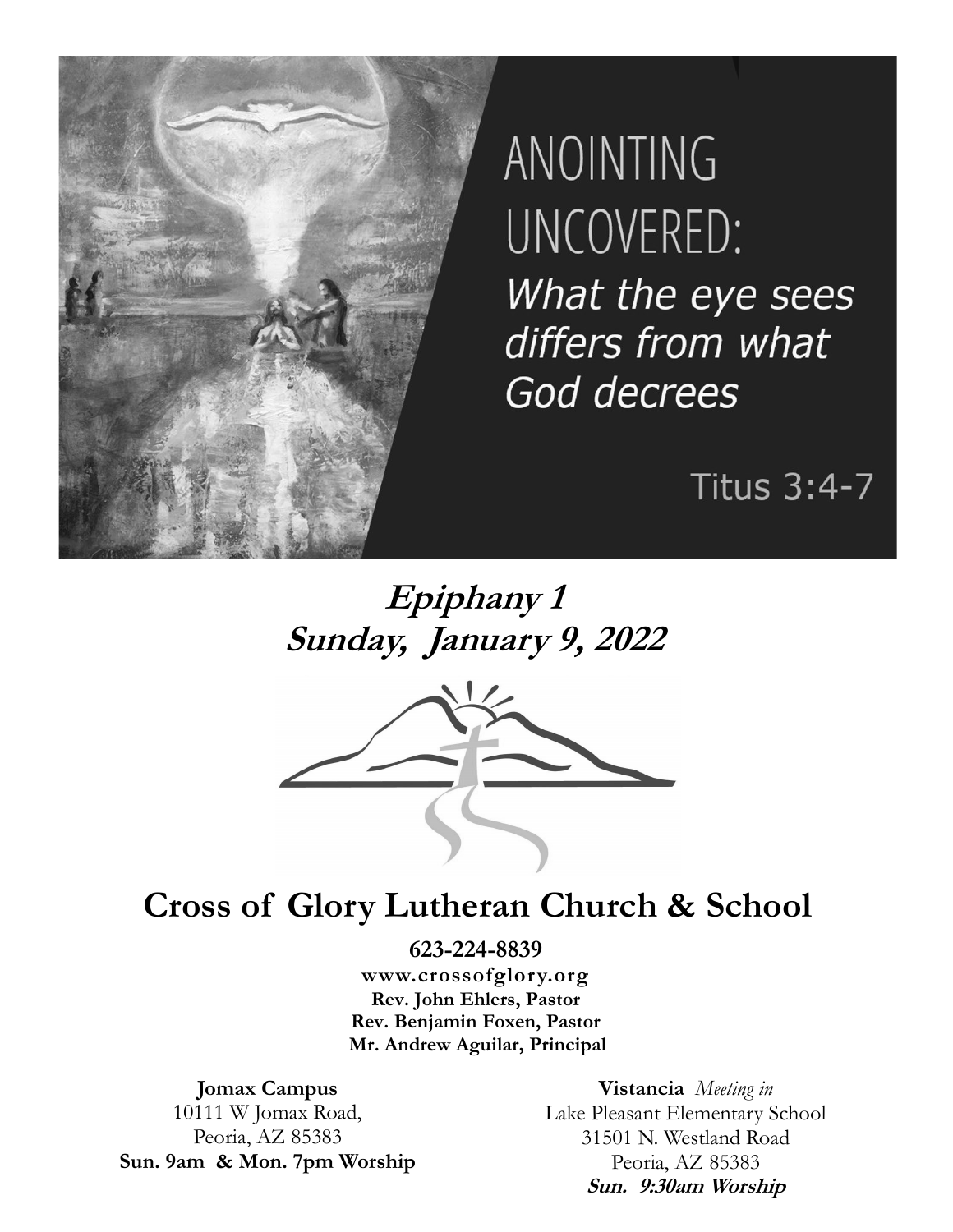**Welcome to our Worship Center!** God defines a church as people gathering around Word and Sacrament. As you join us in this gathering, we pray that Jesus' peace and power will fill you.

### **Families with children:**

- Restrooms with changing tables located in lobby.
- Nursery for toddlers 2 years and younger accompanied by adult guardian.
- We invite children (ages 3 to 4<sup>th</sup> grade) to take part in our "**Children in Church**" program. Worship is a family affair, something that children best learn from their parents. So, for the beginning and end of the service, we encourage parents to guide their children through the service.



■ At the indicated time, children can come forward to hear a special children's message at the feet of the pastor. Let's work together to bring up the next generation in the Word of the Lord!



We are in the season of the Church called Epiphany, a Greek word that means "to appear." Salvation has appeared in the person of Jesus Christ. In Epiphany, the Church explores everything that Christ makes apparent about God. You see, we need God to appear to us and make himself known to us. For not only is God beyond our understanding, his works and his ways are contrary to our natural assumptions about him.

In other words, the truth about God cannot possibly be discovered by us. Rather, it needs to be **uncovered** for us. That's what the Spirit is doing for us during this season of Epiphany. Week after week, surprising truths about Jesus our King and life in his kingdom will be uncovered.

This week we focus on our sight which tends to be the sense we trust most. We say we will believe something when we see it. That presents a problem when it comes to the work of God. So often what our eye sees differs from what God decrees. This is true of the life of Jesus. In the eyes of the world, he was nothing special. This is also true in the life of the Christian. To the world, the believer does not look more blessed than the unbeliever. In fact, the believer may appear to have more hardships as the devil and his allies attempt to destroy him. So, to assure his children, God connects his grace, power, and blessing to something we can see—a visible sign: the anointing of baptism.

**Acknowledgements** Scripture taken from **THE HOLY BIBLE, NEW INTERNATIONAL VERSION®, NIV® Copyright © 1973, 1978, 1984, 2011 by Biblica, Inc.® Used by permission. All rights reserved worldwide.** Worship and Hymns sourced from Christian Worship (CW) © 1993; Christian Worship Hymnal (CWH) © 2021; Christian Worship Psalter (CWP) © 2021; and Christian Worship Supplement (CWS) © 2008 by Northwestern Publishing House (NPH). All rights reserved. These and all other sources are used by permission under One License.net License # A-711716 and/or CCLI License # 1852086 and # CSPL136078 *(Video).*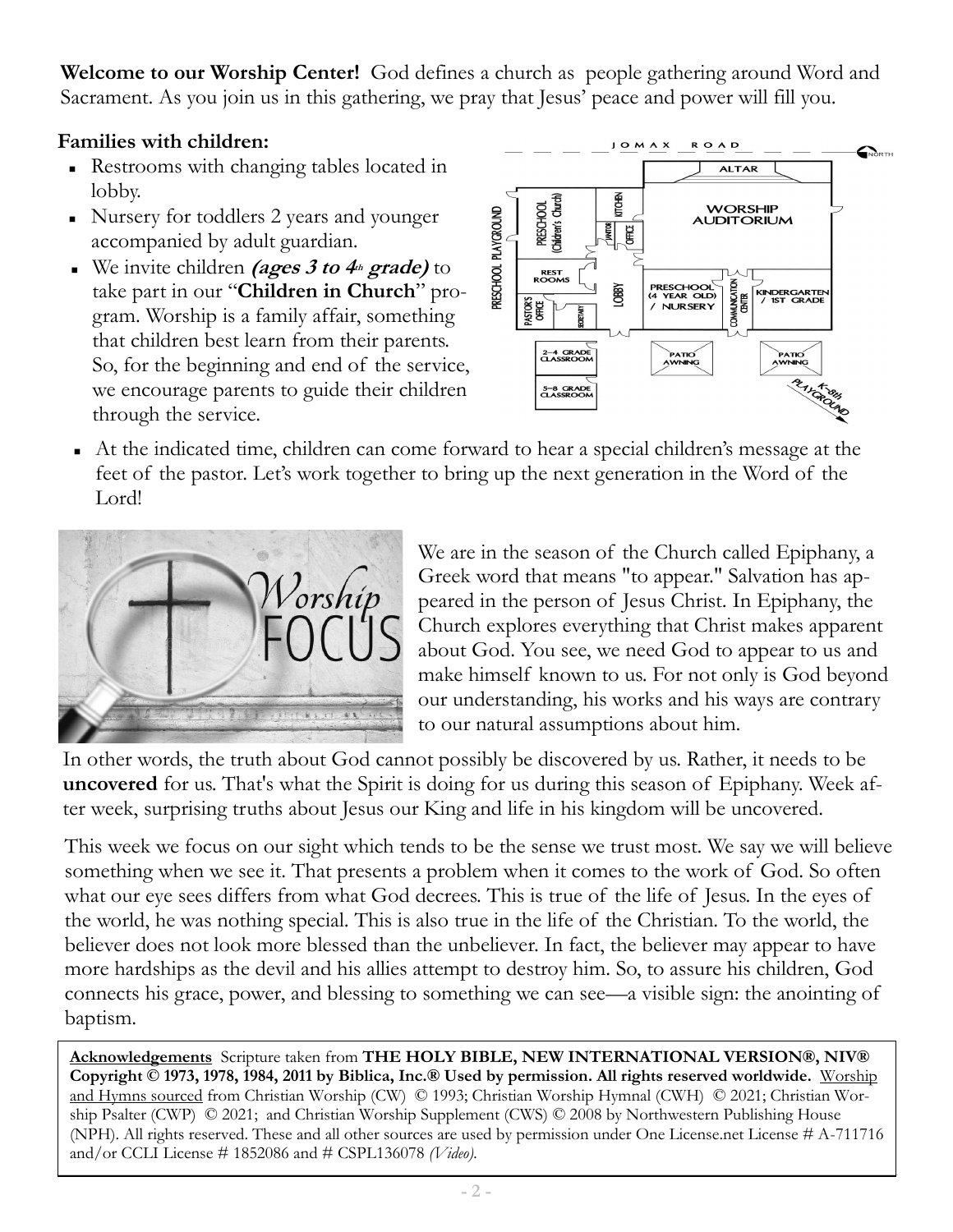### **Service of the Word**

**OPENING HYMN The Star Proclaims the King Is Here** *| CWH374 5 Vs.*  **The star proclaims the King is here; but, Herod, why this senseless fear? For he who came from heaven's throne does not desire an earthly crown.**

**The eastern Magi saw from far and followed on his guiding star, and, led by light, to Light they pressed and by their gifts their God confessed.**

**Within the Jordan River stood the pure and holy Lamb of God; the father's voice, the Spirit-dove, confirmed the Savior from above.**

**At Cana, miracle divine, when water reddened into wine, the faithful saw his glory shown and put their trust in him alone.**

**All glory unto Jesus be and praise for his epiphany, whom with the Father we adore and Holy Spirit evermore.**

**GREETING** *(Spoken Responsively)*

M: Grace and peace to you from God our Father, and his Son, Jesus Christ.

**C: Amen.**

### **CONFESSION OF SINS** *(Spoken Responsively)*

- M: We have come into the presence of God, who created us to love and serve him as his dear children. But we have disobeyed him and deserve only his wrath and punishment. Therefore, let us confess our sins to him and plead for his mercy.
- **C: Merciful Father in heaven, I am altogether sinful from birth. In countless ways I have sinned against you and do not deserve to be called your child. But trusting in Jesus, my Savior, I pray: Have mercy on me according to your unfailing love. Cleanse me from my sin, and take away my guilt.**
- M: God, our heavenly Father, has forgiven all your sins. By the perfect life and innocent death of our Lord Jesus Christ, he has removed your guilt forever. You are his own dear child. May God give you strength to live according to his will.
- **C: Amen.**

### **PRAYER AND PRAISE** *(Sung by Congregation)*

M: In the peace of forgiveness, let us praise the Lord.

*Congregation Sings:* 

**Oh, taste and see that the Lord is good. Blessed are they who take refuge in him. Your Word, O Lord, is eternal; it stands firm in the heavens, your faithfulness continues forever. Oh, taste and see that the Lord is good. Blessed are they who take refuge in him.**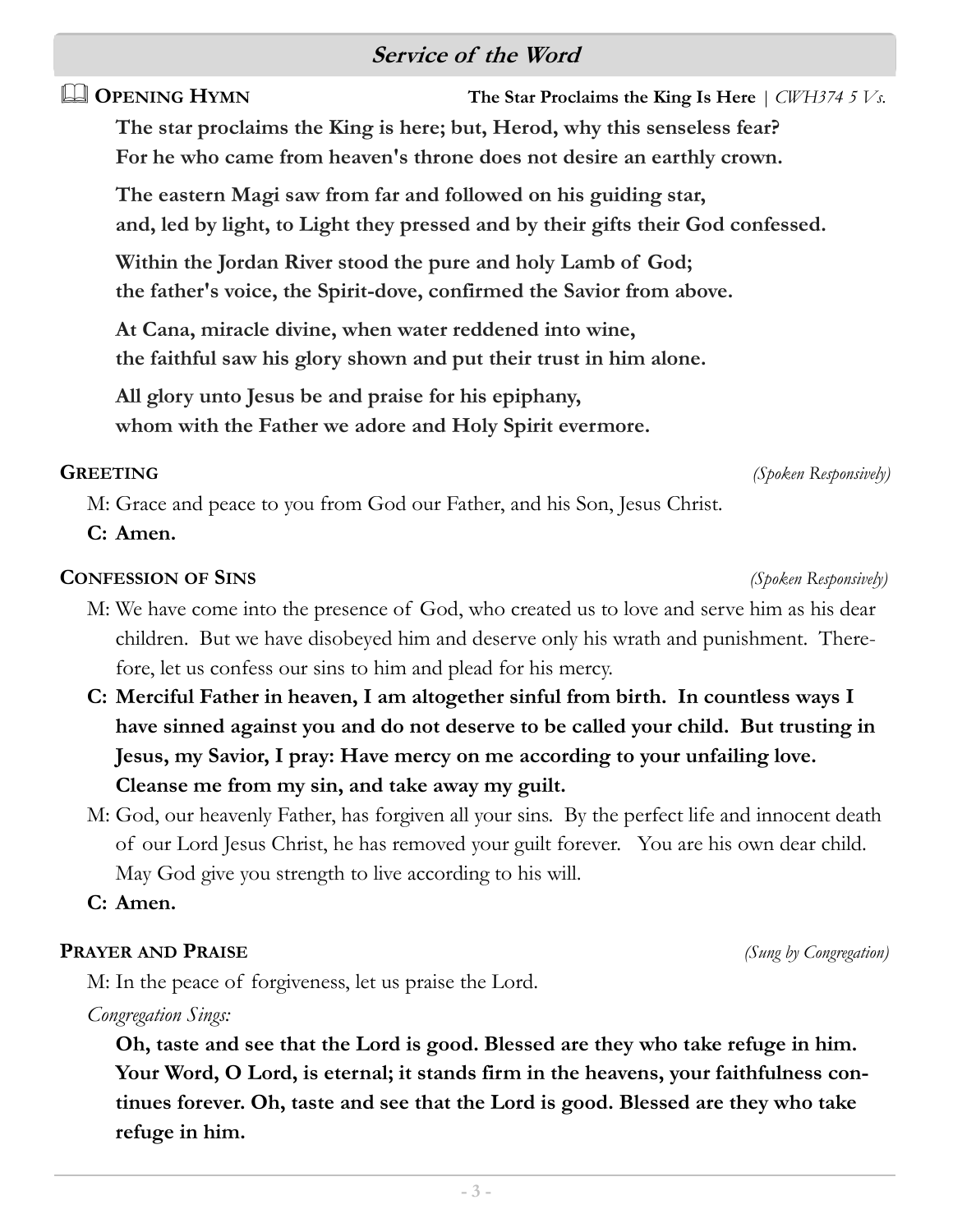### **PRAYER OF THE DAY** *(Spoken by Minister)*

## M: Father in heaven, at the baptism of Jesus in the River Jordan you proclaimed him your beloved Son and anointed him with the Holy Spirit. Keep us who are baptized into Christ faithful in our calling as your children and make us heirs with him of everlasting life; through your Son, Jesus Christ our Lord, who lives and reigns with you and the Holy Spirit, one God, now and forever. Amen.

### **FIRST READING 1 Samuel 16:1-13**

*To the eyes of the average Israelite, the young boy David was not the best choice to be king. Yet he was God's choice, a man after God's heart. The Lord made his choice known through an anointing.* 

The LORD said to Samuel, "How long will you mourn for Saul, since I have rejected him as king over Israel? Fill your horn with oil and be on your way; I am sending you to Jesse of Bethlehem. I have chosen one of his sons to be king." <sup>2</sup> But Samuel said, "How can I go? If Saul hears about it, he will kill me." The LORD said, "Take a heifer with you and say, 'I have come to sacrifice to the LORD.' <sup>3</sup> Invite Jesse to the sacrifice, and I will show you what to do. You are to anoint for me the one I indicate." <sup>4</sup> Samuel did what the LORD said. When he arrived at Bethlehem, the elders of the town trembled when they met him. They asked, "Do you come in peace?" <sup>5</sup> Samuel replied, "Yes, in peace; I have come to sacrifice to the LORD. Consecrate yourselves and come to the sacrifice with me." Then he consecrated Jesse and his sons and invited them to the sacrifice. <sup>6</sup> When they arrived, Samuel saw Eliab and thought, "Surely the LORD's anointed stands here before the LORD." <sup>7</sup> But the LORD said to Samuel, "Do not consider his appearance or his height, for I have rejected him. The LORD does not look at the things people look at. People look at the outward appearance, but the LORD looks at the heart." <sup>8</sup> Then Jesse called Abinadab and had him pass in front of Samuel. But Samuel said, "The LORD has not chosen this one either." <sup>9</sup> Jesse then had Shammah pass by, but Samuel said, "Nor has the LORD chosen this one." <sup>10</sup> Jesse had seven of his sons pass before Samuel, but Samuel said to him, "The LORD has not chosen these." <sup>11</sup> So he asked Jesse, "Are these all the sons you have?" "There is still the youngest," Jesse answered. "He is tending the sheep." Samuel said, "Send for him; we will not sit down until he arrives." <sup>12</sup> So he sent for him and had him brought in. He was glowing with health and had a fine appearance and handsome features. Then the LORD said, "Rise and anoint him; this is the one." <sup>13</sup> So Samuel took the horn of oil and anointed him in the presence of his brothers, and from that day on the Spirit of the LORD came powerfully upon David. Samuel then went to Ramah.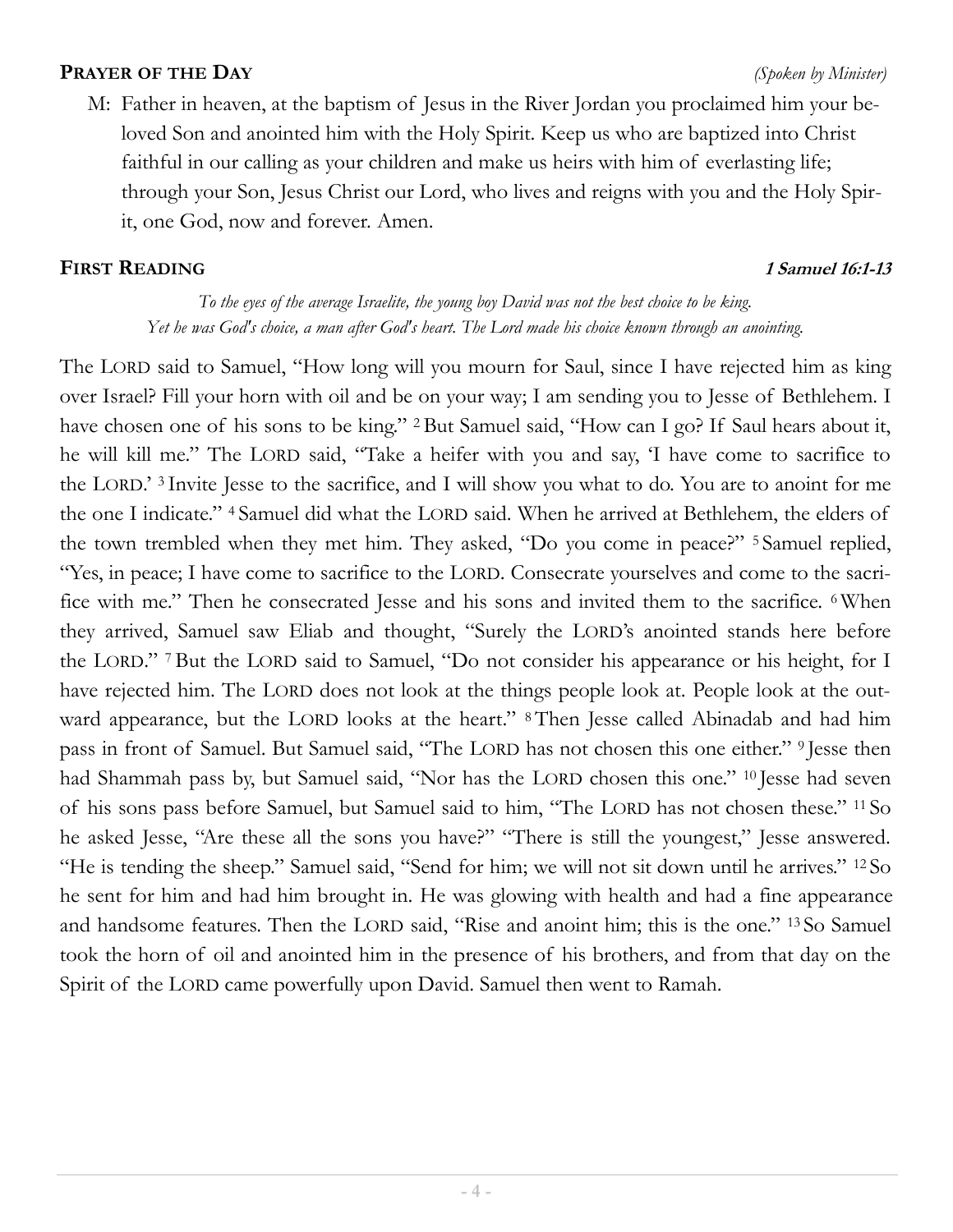**Refrain:**



**Psalm Tone:**



M: Why do the / nations rage?

**C: Why do the peoples / plot in vain?**

M: The kings of the earth take their stand and the rulers assemble a-/gainst the LORD.

### **C: and against his A-/nointed One.**

### **Refrain**

M: He who sits in / heaven laugh;

### **C: the LORD / scoffs at them.**

M: Then he addresses them in his anger and frightens them with his fury, / saying,

**C: "I have set my King on Zion, my / holy hill."**

### **Refrain**

M: I will declare the / LORD'S decree?

**C: He said to me, "You are my Son; today I have be-/gotten you."**

**All: Glory be to the Father and / to the Son**

**and to the / Holy Spirit,**

**as it was in the be-/ginning,** 

**is now, and will be forever. / Amen.**

**Refrain**

**THE CHILDREN'S SERMON** *(Children may come forward to the altar)*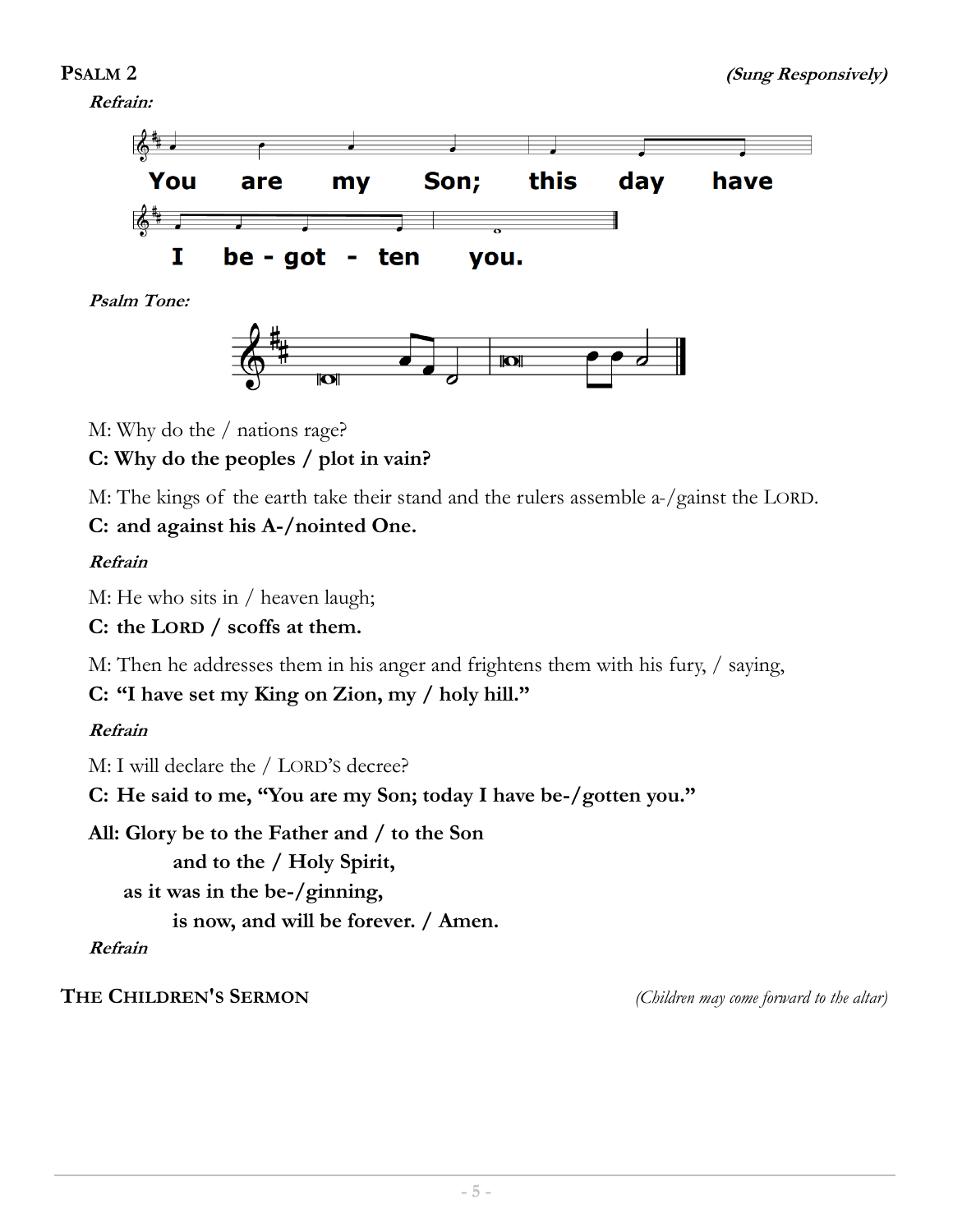M: Alleluia. You are my Son, whom I love; with you I am well pleased. Alleluia. *(Mark 1:11b)* 

*Congregation Sings:* 

## **Alleluia, Alleluia, Alleluia! These words are written that we may believe That Jesus is the Christ, the Son of God. Alleluia, Alleluia, Alleluia!**

### **GOSPEL READING Luke 3:15-17,21,22**

*In the eyes of the Israelites, John the Baptist looked like he could be the Messiah. He was a powerful preacher who lived a unique life. Jesus looked ordinary by comparison. Yet, he was God's Anointed One, a choice made clear in Jesus' baptism.* 

The people were waiting expectantly and were all wondering in their hearts if John might possibly be the Messiah. <sup>16</sup> John answered them all, "I baptize you with water. But one who is more powerful than I will come, the straps of whose sandals I am not worthy to untie. He will baptize you with the Holy Spirit and fire. <sup>17</sup> His winnowing fork is in his hand to clear his threshing floor and to gather the wheat into his barn, but he will burn up the chaff with unquenchable fire." <sup>21</sup> When all the people were being baptized, Jesus was baptized too. And as he was praying, heaven was opened <sup>22</sup> and the Holy Spirit descended on him in bodily form like a dove. And a voice came from heaven: "You are my Son, whom I love; with you I am well pleased."

**CONTRESHENON HYMN To Jordan's River Came Our Lord** *| CWH377 5 Vs.* 

**To Jordan's river came our Lord, the Christ, whom heav'nly hosts adored,** 

**the God from God, the Light from Light, the Lord of glory, pow'r and might.**

**The Savior came to be baptized the Son of God in flesh disguised to stand beneath the Father's will and all his promises fulfill.**

**As Jesus in the Jordan stood and John baptized the Lamb of God, The Holy Spirit, heav'nly dove, descended on him from above.**

**Then from God's throne with thund'rous sound came God's own voice with words profound: "This is my Son," was his decree, "the one I love, who pleases me."**

**The Father's word, the Spirit's flight anointed Christ in glorious sight As God's own choice, from Adam's fall to save the world and free us all.**

### **SERMON** Anointing Uncovered: *Titus 3:4-7*

## **What the eye sees differs from what God decrees**

But when the kindness and love of God our Savior appeared, <sup>5</sup> he saved us, not because of righteous things we had done, but because of his mercy. He saved us through the washing of rebirth and renewal by the Holy Spirit, <sup>6</sup> whom he poured out on us generously through Jesus Christ our Savior, <sup>7</sup> so that, having been justified by his grace, we might become heirs having the hope of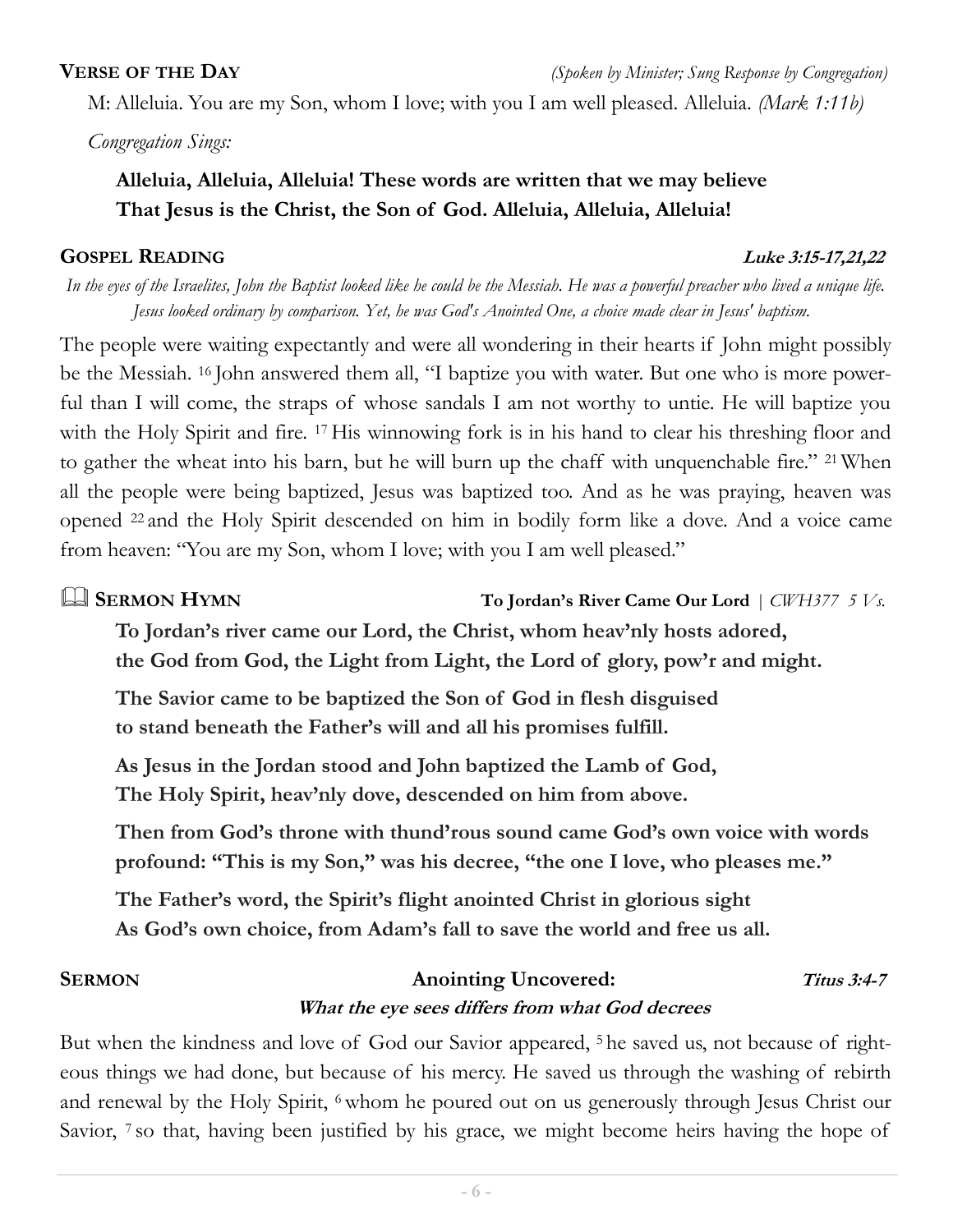### eternal life.

*CD recordings sermons freely supplied for study or sharing. Please request on the Friendship Card*

### **APOSTLES' CREED** *(Spoken in Unison)*

**C: I believe in God, the Father almighty, maker of heaven and earth. I believe in Jesus Christ, his only Son, our Lord, who was conceived by the Holy Spirit, born of the virgin Mary, suffered under Pontius Pilate, was crucified, died, and was buried. He descended into hell. The third day he rose again from the dead. He ascended into heaven and is seated at the right hand of God the Father almighty. From there he will come to judge the living and the dead. I believe in the Holy Spirit, the holy Christian Church, the communion of saints, the forgiveness of sins, the resurrection of the body, and the life everlasting. Amen.**

**Example 3 Bong OF THE SEASON** Rise Up and Shine | *CWH376 3 Vs.* 

**Rise up and shine! Your light has come; God's glory breaks like dawn. For though the earth be cloaked in night and gloom shrouds ev'ryone, yet over you the Lord will rise, with glory gleaming clear, till nations turn to seek your light and humbled kings draw near.**

**Fling wide your gates, both day and night; no more keep watch or guard. You will be called God's holy hill, the city of the Lord. No sound of strife will plague your land, nor harm besiege your ways;**

**"Salvation" will you name your walls, and all your portals "Praise."**

**No more will you implore the sun to shed by day its light, nor will you need the changeful moon to glisten through the night. Your glory then will be your God, whose light will never cease. Rise up and shine! Your light has come to give you joy and peace.**

### **THE OFFERING AND OFFERING PRAYER** *(Spoken by Minister)*

*(To give an offering, please scan QR Code)*



### **PRAYER OF THE CHURCH** *(Spoken by Minister)*

M: Lord Jesus Christ, Son of God and Mary's Son, in the fullness of time you came into our world to save us from sin and death.

**C: You ushered in the day of grace so long foretold.**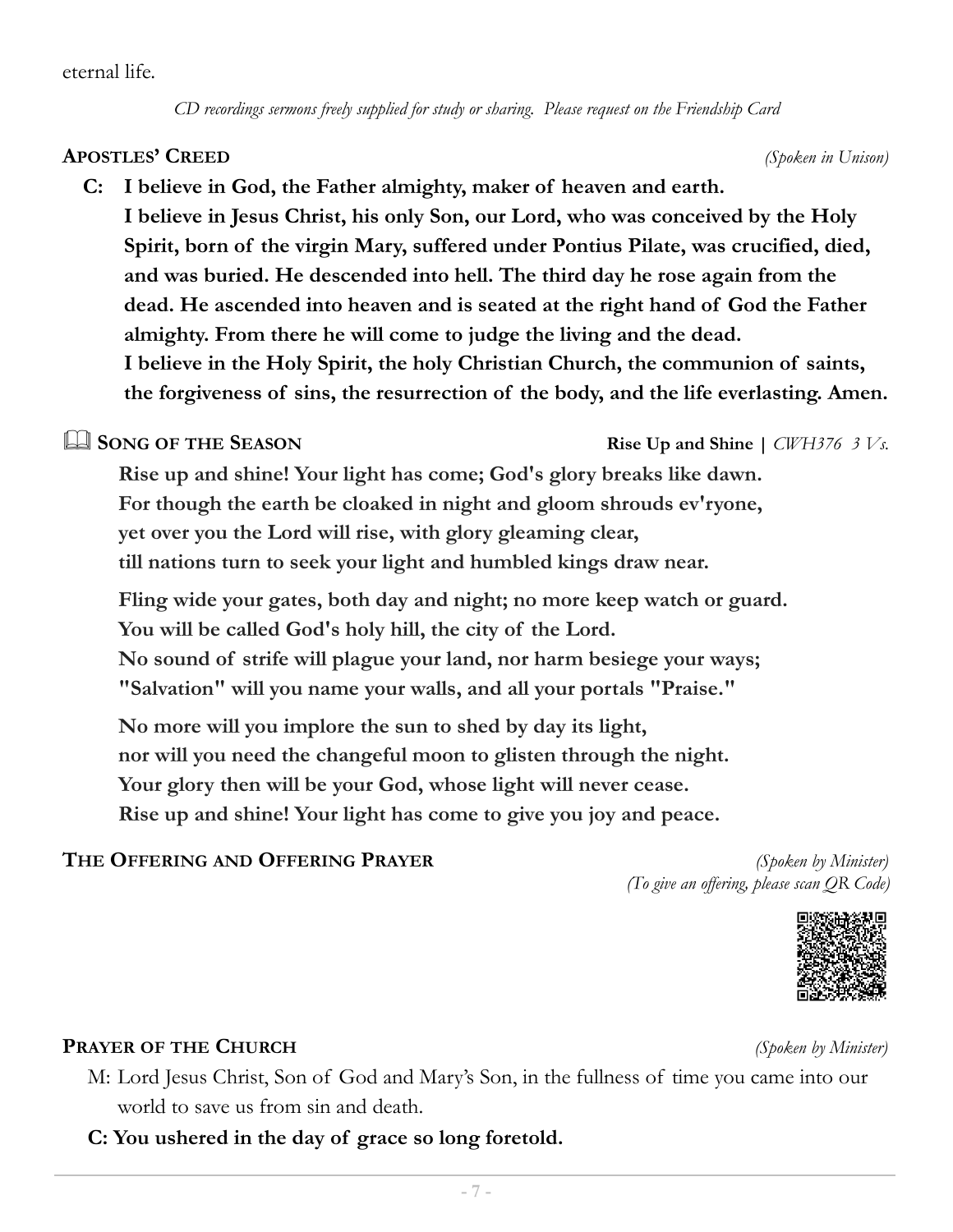- M: Beloved Son of the Father, revered by the Magi, baptized by John, you came preaching and teaching, healing and comforting, forgiving and encouraging:
- **C: You brought the light of life to those walking in darkness, and the joy of salvation to those doomed to death.**
- M: Prince of peace, shine like a beacon for us and the people of our world. Let the good news of salvation be heard in the remotest corners of the earth. Open our own lips to speak you name to those around us who still live without faith or hope:
- **C: Arouse us and our missionaries to flood the world with the light of your gospel.**
- M: Lord of the Church, let your peace rule our hearts that we may use our gifts to serve you and each other in willing gratitude and joy. Watch over our loved ones near and far, that they may remember your love and rejoice in your salvation. Strengthen the faith of the sick and the disheartened. Give hope to those in despair and comfort those who mourn.

### **C: Be gracious to all and lead us to reflect your love in everything we say and do.**

M: Hear us, Lord, as we pray in silence.

### ~Silent Prayer~

M: Finally, bring us and all your believers to the heavenly home where we will stand in the full light of our glory and with all your saint and angels sing the everlasting song of triumph.

### **LORD'S PRAYER** *(Spoken by All)*

**C: Our Father in heaven, hallowed be your name, your kingdom come, your will be done on earth as in heaven. Give us today our daily bread. Forgive us our sins, as we forgive those who sin against us. Lead us not into temptation, but deliver us from evil. For the kingdom, the power, and the glory are yours now and forever. Amen.**

### **CLOSING PRAYER** *(Prayed by Minister)*

- M: Almighty God, we thank you for teaching us the things you want us to believe and do. Help us by your Holy Spirit to keep your Word in pure hearts that we may be strengthened in faith, guided in holiness, and comforted in life and in death, through Jesus Christ, our Lord, who lives and reigns with you and the Holy Spirit, one God, now and forever.
- **C: Amen.**

### **BLESSING** *(Spoken by Minister)*

M: Brothers and sisters, go in peace. Live in harmony with one another. Serve the Lord with gladness.

The Lord bless you and keep you. The Lord make his face shine on you and be gracious to you. The Lord look on you with favor and give you peace.

**C: Amen.**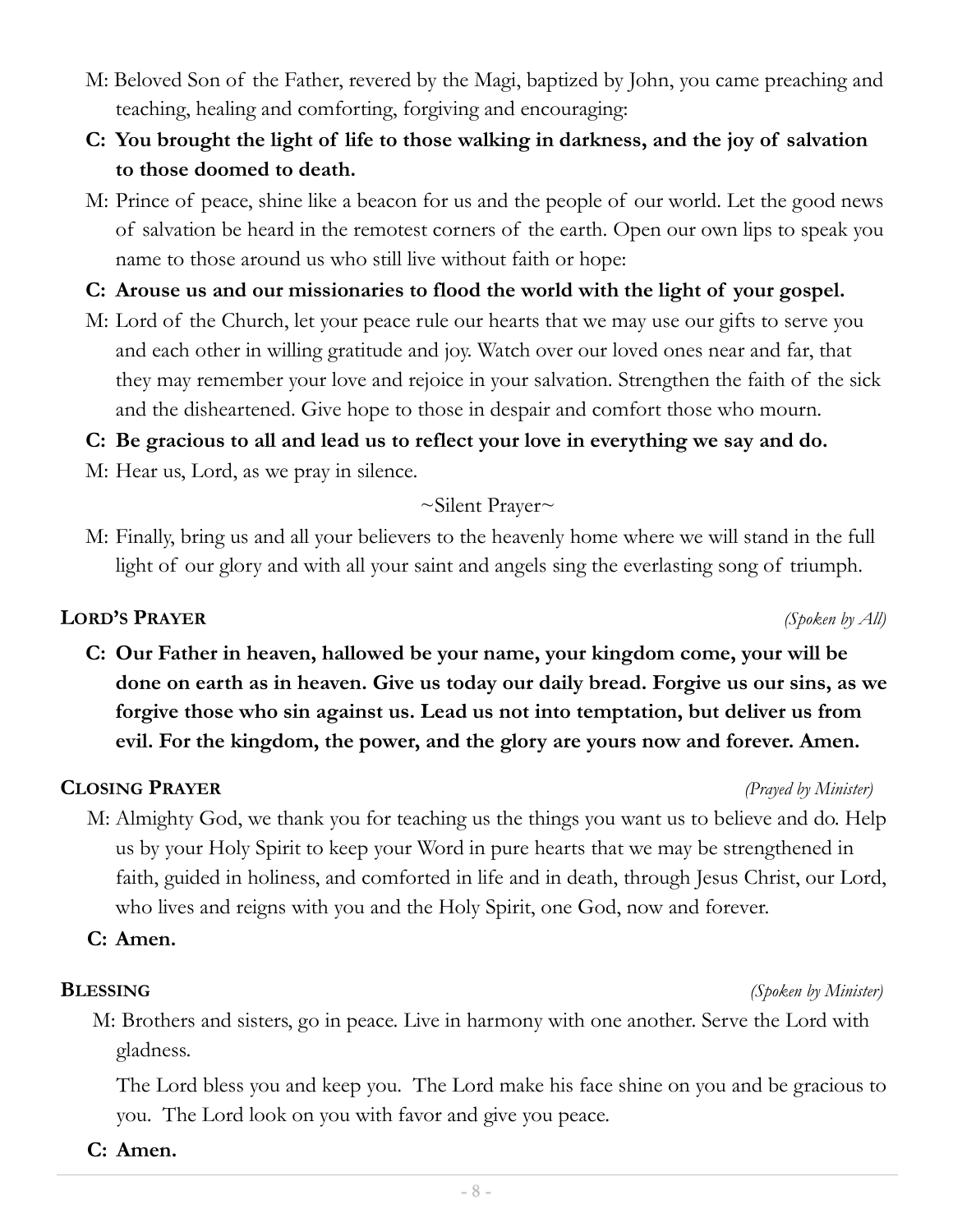**Christ, your footprints through the desert Led to Jordan's flowing stream. There you heard the herald crying Israel's old prophetic dream: "He is coming! He is coming! He will cleanse the earth with flame! Sinners plunge beneath the waters! Wash away your guilt and shame!"**

**Christ, you heard the stirring summons as by Jordan's bank you stood; Bathed, though sinless, with your people in the river's cleansing flood. High above, the heavens opened; Came the Spirit as a dove; Spoke a voice beyond all hearing: "See my Son, the one I love!"**

**God, in Baptism you have made us one with Christ, our risen Lord; Freed us, claimed us, cleansed, forgiven through the water and the Word. Help us hear your urgent summons, calling us to serve you now. Send us forth, your sons and daughters, with the cross upon our brow.**

| Jomax<br>Worship<br><b>Volunteers</b> | January<br>16th                                             | January<br>23rd                                                                                  | January<br>30th                                                                        |
|---------------------------------------|-------------------------------------------------------------|--------------------------------------------------------------------------------------------------|----------------------------------------------------------------------------------------|
| Counters                              | Moline/<br>Moline                                           | Moline/<br>Voigt                                                                                 | Moline/<br>Cornell                                                                     |
| <b>Cleaners</b>                       | Kelley/Grams                                                | Plitzuweit/Peterson/<br>Aguilar                                                                  | Ebel/Koutia                                                                            |
| <b>Communion Setup</b>                | Lynn Wempner                                                |                                                                                                  |                                                                                        |
| <b>Ushers</b>                         | <b>John Wempner</b><br>Len Collyard<br><b>Steve Semmann</b> | <b>Chris Patterson</b><br><b>Isaac Patterson</b><br><b>Titus Patterson</b><br><b>Joel Ditter</b> | <b>Verl Naber</b><br><b>Pedro Contreras</b><br>Sabrina Ebel<br><b>Tanner Plizuweit</b> |
| Sunday<br><b>Refreshments</b>         | Paula Considine                                             | Connie Sauer<br><b>Clara Naber</b>                                                               | <b>Ally Kelley</b><br><b>Sharon Wilson</b>                                             |
| A/V                                   | <b>Stacy Cornell</b><br><b>Aaron Gullerud</b>               | <b>Kelly Simpson</b><br>Gus Koutia                                                               | Levi Foxen<br><b>Rene Koutia</b>                                                       |
| Women's Service Group Outing          |                                                             |                                                                                                  |                                                                                        |

The Women's Service Group will be hosting a women's day out on Saturday, January 29. All women are invited to attend. We will be visiting Cerreta's candy company that morning and then having lunch at 12:30 p.m. at the Spicery in downtown Glendale. Please email Karin Hansen ([karinwedeking@hotmail.com](mailto:karinwedeking@hotmail.com)) if you'd like to attend.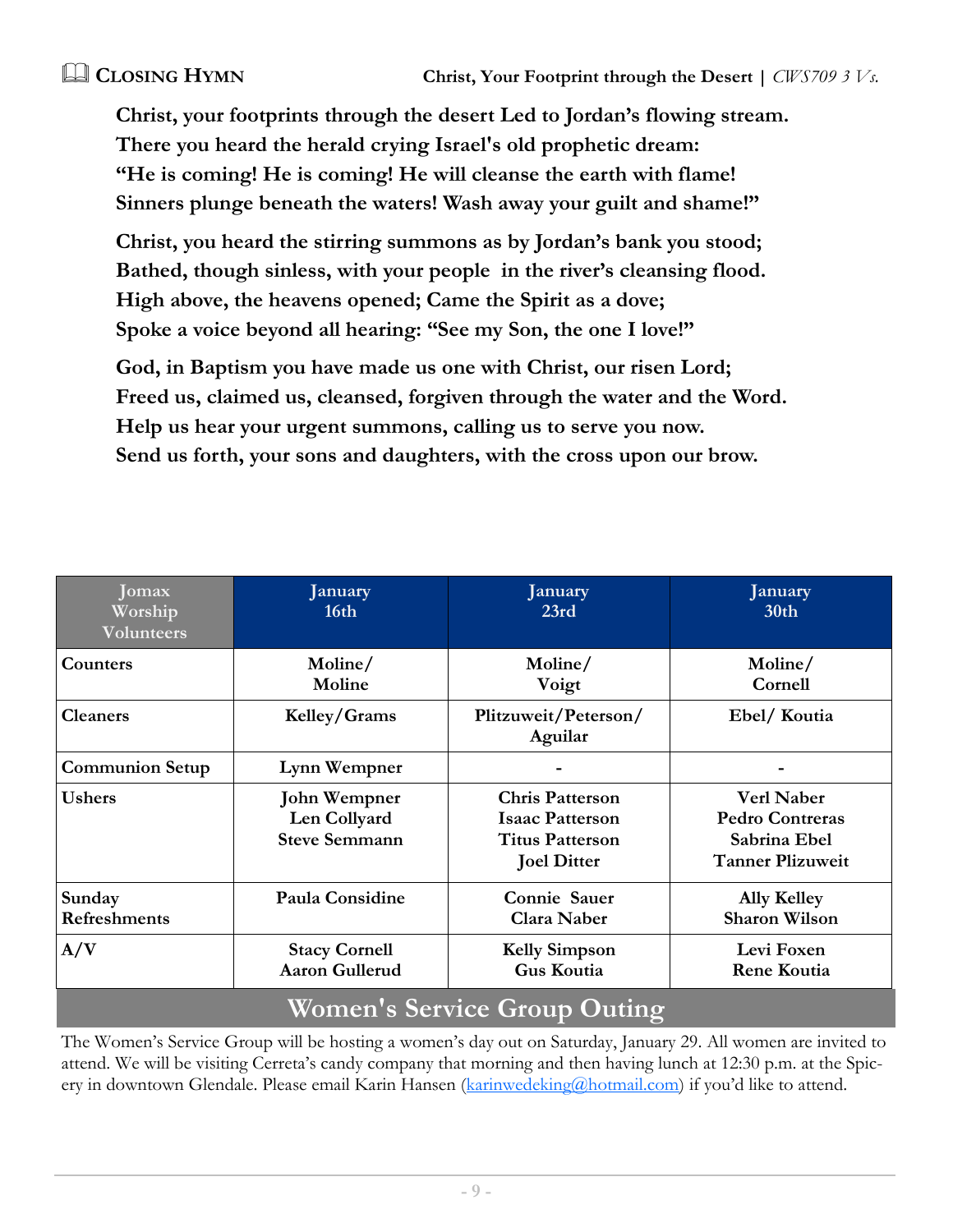## THIS WEEK AT CROSS OF GLORY

January 11, 9:30 a.m. Women's Bible Study January 12, 10:00 a.m. Growth Group for Moms January 12, 7:00 p.m. Choir Practice January 13, 9:30 a.m. Golden Agers Breakfast January 13, 6:30 p.m. Vistancia Life Coaching Group January 16, 9:00 a.m. Worship Service w/ Communion (Jomax) January 16, 9:30 a.m. Worship Service w/ Communion (Vistancia, Lake Pleasant Elementary) January 16, 9:30 a.m. Worship Service (New River) January 16, 9:30 a.m. Worship Service (Facebook Live Vistancia) January 16, 10:30 a.m. Sunday Morning Bible Study January 16, 2:00 p.m. Worship Service (Online) January 17, 6:00 p.m. Growth Group with Tim Grams January 17, 7:00 p.m. Worship Service (Jomax)

## LOOKING AHEAD

| January 18, 9:30 a.m.  | Women's Bible Study                                   |
|------------------------|-------------------------------------------------------|
| January 19, 9:00 a.m.  | Mornings with Mommy                                   |
| January 19, 7:00 p.m.  | Choir Practice                                        |
| January 20, 6:30 a.m.  | New River Growth Group                                |
| January 23, 9:00 a.m.  | Worship Service (Jomax)                               |
| January 23, 9:30 a.m.  | Worship Service (Vistancia, Lake Pleasant Elementary) |
| January 23, 9:30 a.m.  | Worship Service (New River)                           |
| January 23, 9:30 a.m.  | Worship Service (Facebook Live Vistancia)             |
| January 23, 10:30 a.m. | Sunday Morning Bible Study                            |
| January 23, 2:00 p.m.  | Worship Service (Online)                              |
| January 24, 6:00 p.m.  | Growth Group with Tim Grams                           |
| January 24, 7:00 p.m.  | Worship Service (Jomax)                               |

## **Men's Conference in Phoenix**

You've heard about the [Men's Rally](https://www.menofhisword.org/2022-phoenix.html) being held in Phoenix on January 22, 2022, at the Desert Willow Conference Center in Phoenix.

In case you are looking for a gift (for yourself or someone else) . . .

**A generous sponsor has agreed to pay \$25 for anyone who wants to attend. This makes the final ticket cost \$50. Follow the link below to claim this special offer:**

[www.eventbrite.com/e/172407644907/?discount=2022](http://www.eventbrite.com/e/172407644907/?discount=2022)

- Registration fees help pay for the cost of the event, as well as expenses for our speakers.
- Two meals (breakfast and lunch) are included with your registration.
- Pastor Joel Heckendorf will guide us through the keynote on "More than Conquerors."

• District President Jon Buchholz and Pastor Dan Solofra will lead our devotions. The Cross of Glory Jammers will lead us in song, including [this theme song.](https://vimeo.com/359487845) Plus, you can pick from [8 different breakout sessions](https://www.menofhisword.org/phoenix-sessions.html) to attend (you can attend up to 3).

Thank you, and God's blessings in the new year!

Tom Bernthal, Communications Director Men of His Word, AZ/CA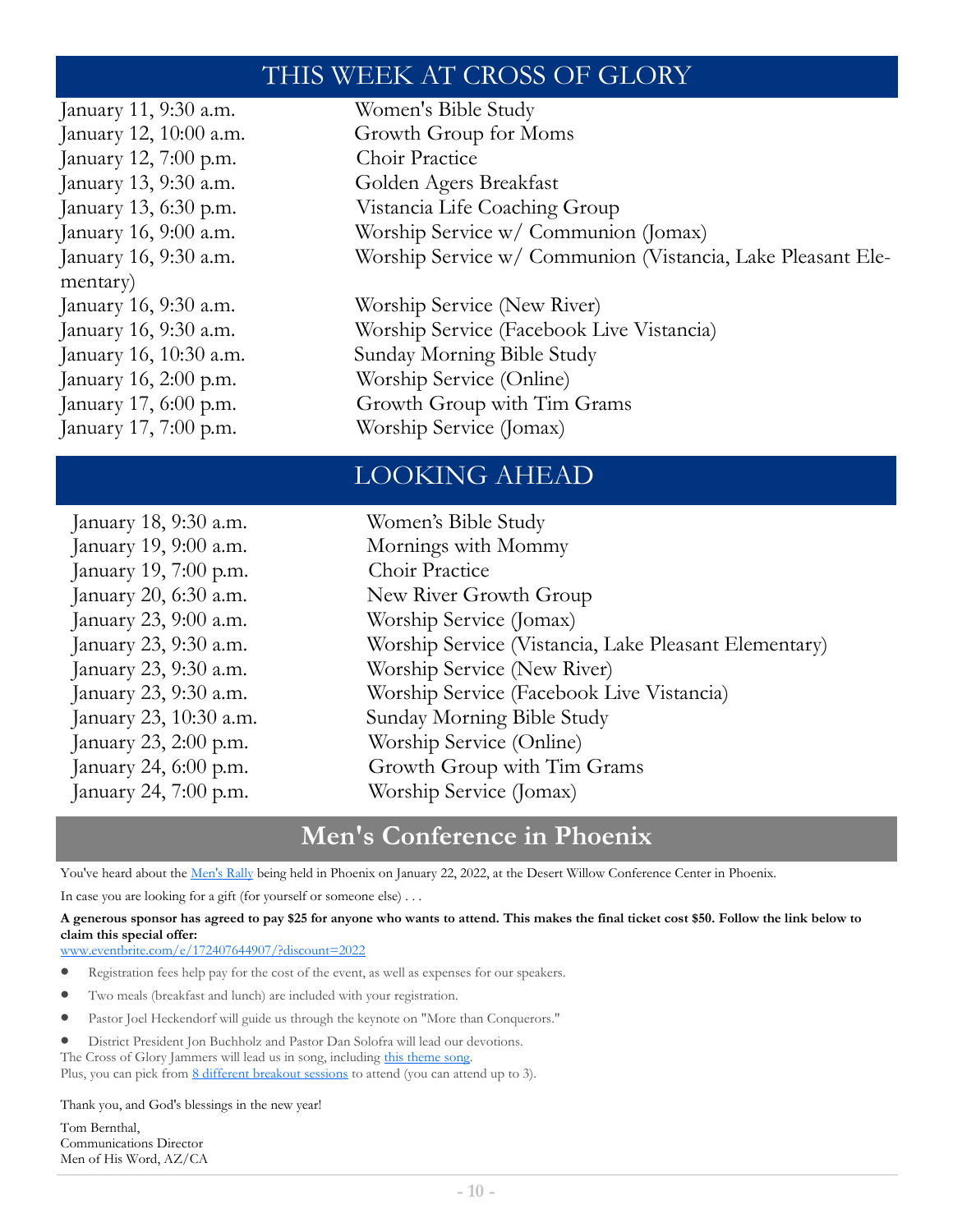## **Vistancia News**

We give thanks to God that we are able to once again worship at Lake Pleasant Elementary School. We were able to get all the information to the Peoria School District, making it possible for us to use the facility. The address of Lake Pleasant Elementary School is 31501 N Westland Rd, Peoria, AZ 85383.

Communion will be at 9:00 a.m. on Communion Sundays in Vistancia.

## **Worship at New River**

We are going to continue worship at the Kiwanis Park in New River. We will worship using remote access and/ or prerecorded sermons. We will be asking the mission board to discuss making New River a mission start-up. If you are interested in joining us, the address is 48606 N 17th Ave, New River, Az. When using navigation, Google maps is the best choice, Apple may get you lost. Our service time is 9:30 a.m.

### **New River Growth Group**

Location: New River Kiwanis Park, New River Contact Pastor John Ehlers

The Ten Commandments 1st and 3rd Thursdays at 6:30 p.m.

## **Sunday Setup**

Vistancia is in need of volunteers to setup Sunday mornings at 7:30. Please contact Liz or Pastor Ehlers if you are able to assist. cog. secretary  $(a)$  crossofglory. org

## **Vistancia Life Coaching Group**

Topic: Cornerstone 2nd & 4th Thursdays, 6:30-8:00 p.m. Mountain Vista Club Starting January 27

Course description: There are an enormous number of challenges that can occur in life from seemingly tiny to soul -crushingly overwhelming. The CORNERSTONE resilience system is designed to provide a specific set of steps to follow to put into perspective those things that seem unmanageable. Through six one-hour sessions, participants will learn and practice skills and benefit from the ideas of others in their quest to be more resilient and "bounce back" in difficulty

## **Building Project**

The building permit was granted for us to move forward with the rest of the building project. To commemorate this milestone, we had a groundbreaking ceremony December 19. Crews are now on site for the work. As crews work to lay a foundation for the new classroom building, let us remember that our faith is built on the solid foundation of Jesus Christ. Without him, this building is pointless. With him, it is an opportunity to serve him and share him with others, that they too may be built on the solid foundation of his life and death for us!

We also just received the permit to move ahead with installing the solar panels! This has been another long process, but the end is finally in sight. We will be looking for an ideal time to have the installers do the work, so stay tuned.

Praise God for his grace in granting these projects to move forward!